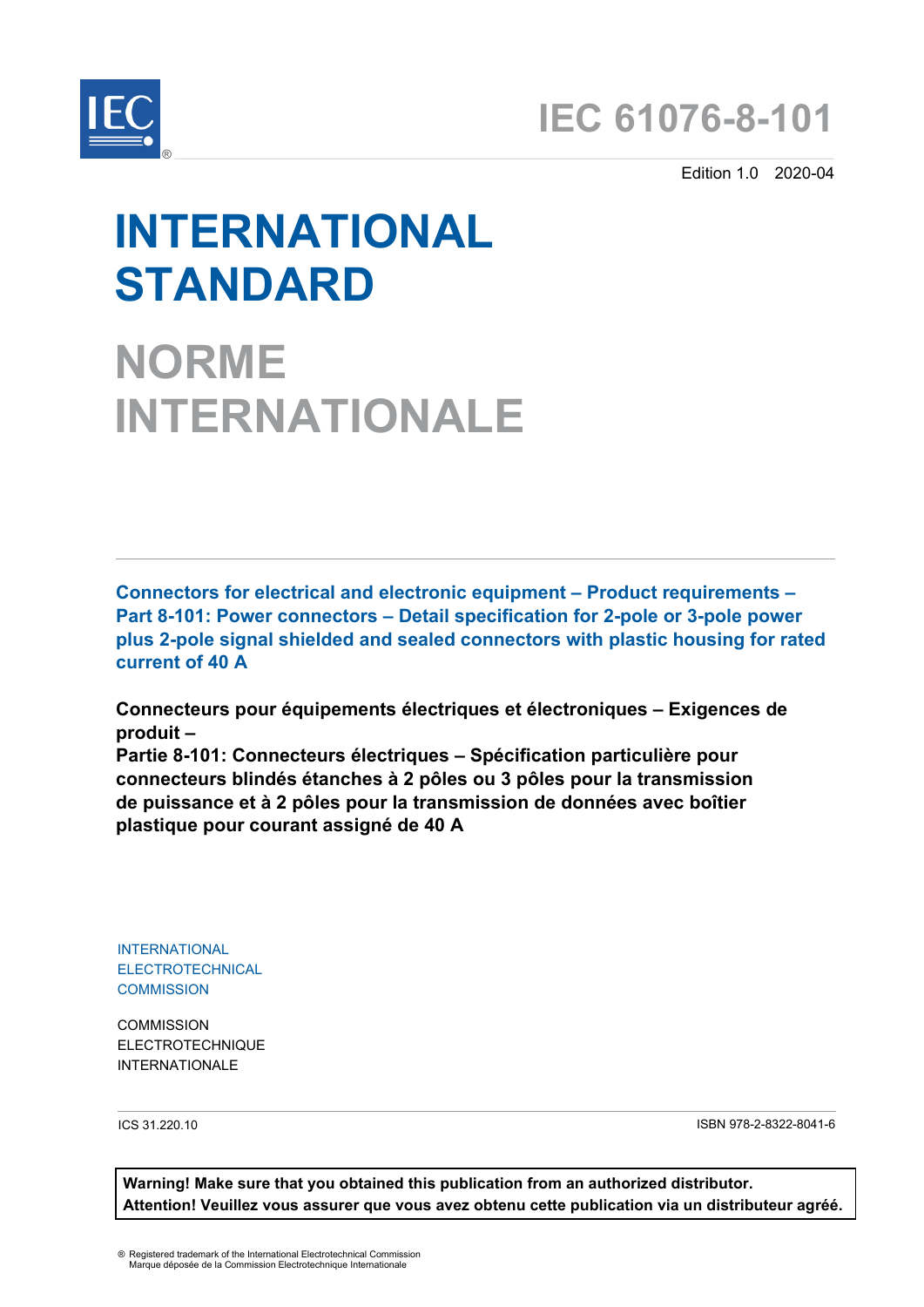# CONTENTS

| 1 |       |  |
|---|-------|--|
| 2 |       |  |
| 3 |       |  |
| 4 |       |  |
|   | 4.1   |  |
|   | 4.1.1 |  |
|   | 412   |  |
|   | 4.2   |  |
|   | 4.3   |  |
|   | 4.3.1 |  |
|   | 4.3.2 |  |
|   | 4.4   |  |
|   | 4.5   |  |
|   | 4.6   |  |
|   | 4.7   |  |
| 5 |       |  |
|   | 5.1   |  |
|   | 5.2   |  |
|   | 5.2.1 |  |
|   | 5.2.2 |  |
|   | 5.2.3 |  |
|   | 5.3   |  |
|   | 5.3.1 |  |
|   | 5.3.2 |  |
|   | 5.3.3 |  |
|   | 5.4   |  |
|   | 5.4.1 |  |
|   | 5.4.2 |  |
|   | 5.4.3 |  |
|   | 5.5   |  |
|   | 5.5.1 |  |
|   | 5.5.2 |  |
|   | 5.5.3 |  |
|   | 5.6   |  |
|   | 5.7   |  |
|   | 5.8   |  |
| 6 |       |  |
|   | 6.1   |  |
|   | 6.2   |  |
|   | 6.2.1 |  |
|   | 6.2.2 |  |
|   | 6.2.3 |  |
|   | 6.2.4 |  |
|   | 6.2.5 |  |
|   | 6.2.6 |  |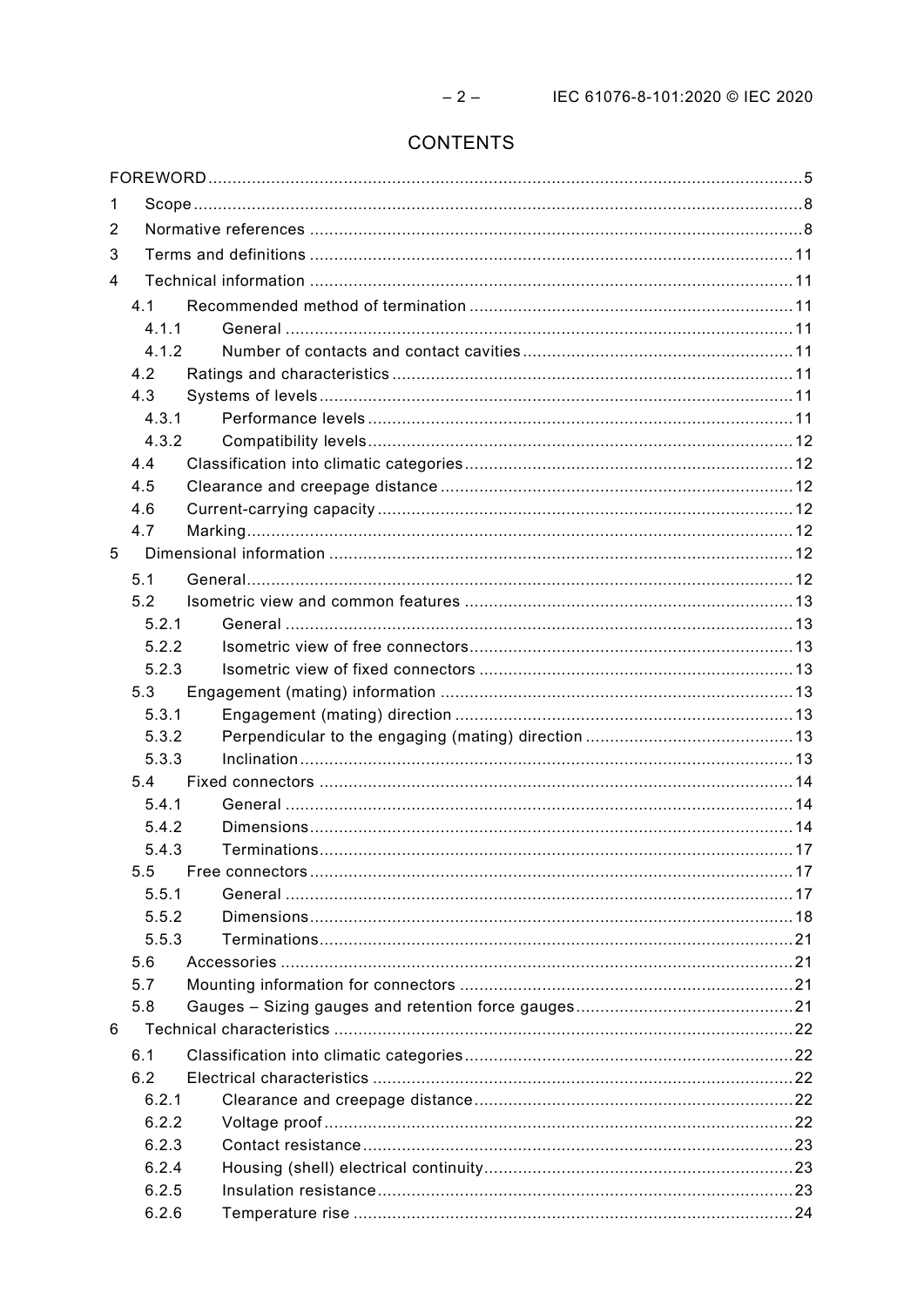| 6.2.7          |                                                                |  |
|----------------|----------------------------------------------------------------|--|
| 6.3            |                                                                |  |
| 6.3.1          |                                                                |  |
| 6.3.2          |                                                                |  |
| 6.3.3          |                                                                |  |
| 6.3.4          |                                                                |  |
| 6.3.5          |                                                                |  |
| 6.3.6          |                                                                |  |
| 6.4            |                                                                |  |
| 6.4.1          |                                                                |  |
| 6.4.2          |                                                                |  |
| 6.4.3          |                                                                |  |
| 6.4.4          |                                                                |  |
| 6.4.5          | Glow-wire flammability test method for end-products (GWEPT) 26 |  |
| 6.5            |                                                                |  |
| 6.5.1          |                                                                |  |
| 6.5.2          |                                                                |  |
| 6.5.3          |                                                                |  |
| 6.5.4          |                                                                |  |
| 6.5.5          |                                                                |  |
| 6.5.6          |                                                                |  |
| 6.6            |                                                                |  |
| 6.6.1          |                                                                |  |
| 6.6.2          |                                                                |  |
| $\overline{7}$ |                                                                |  |
| 7.1            |                                                                |  |
| 7.2            |                                                                |  |
| 7.2.1          |                                                                |  |
| 7.2.2          |                                                                |  |
| 7.3            |                                                                |  |
| 7.4            |                                                                |  |
| 7.5<br>7.5.1   |                                                                |  |
|                |                                                                |  |
| 7.5.2          |                                                                |  |
|                |                                                                |  |
|                |                                                                |  |
|                |                                                                |  |
|                |                                                                |  |
|                |                                                                |  |
|                |                                                                |  |
|                |                                                                |  |
|                |                                                                |  |
|                |                                                                |  |
|                |                                                                |  |
|                |                                                                |  |
|                |                                                                |  |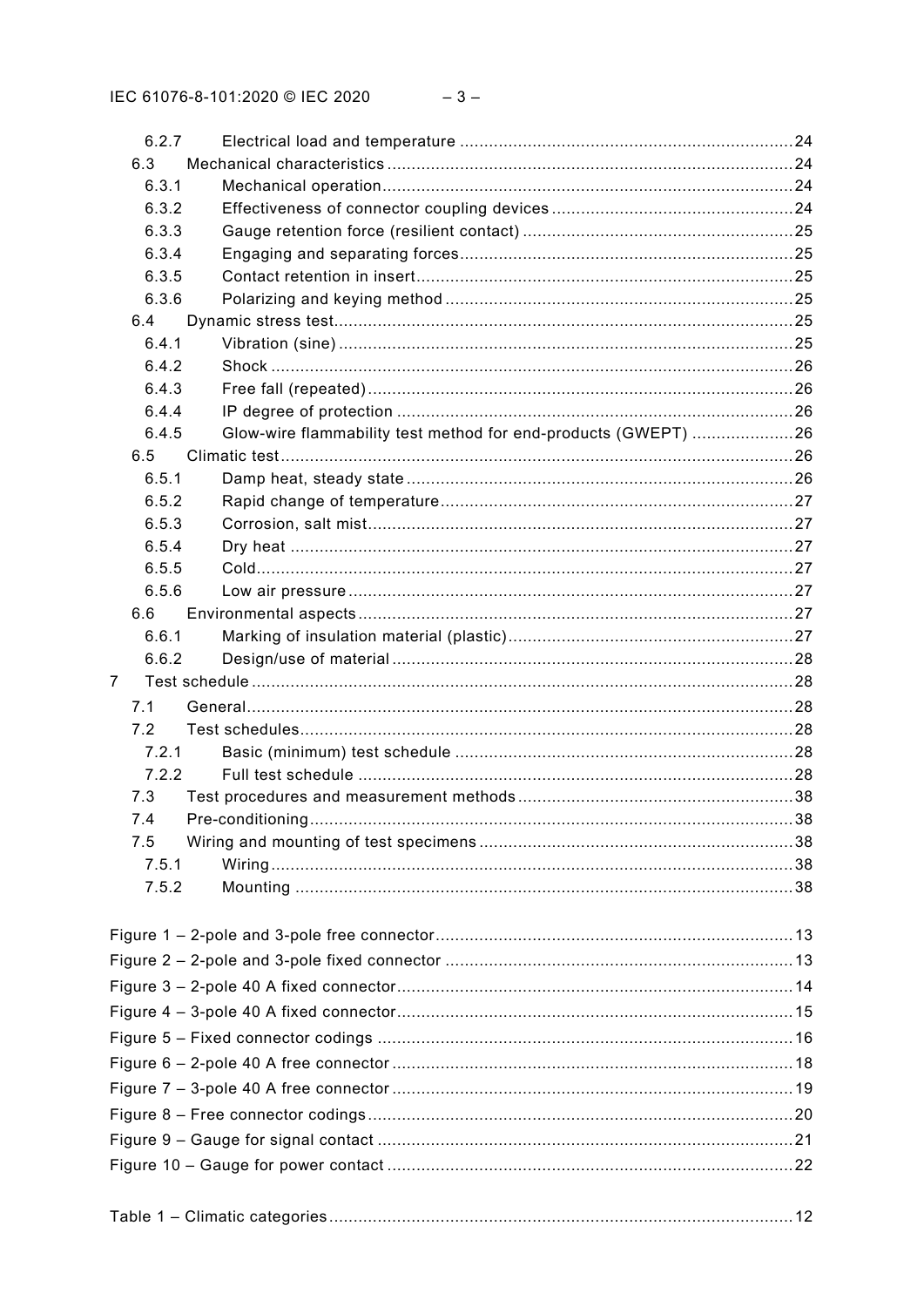# $-4 -$  IEC 61076-8-101:2020 © IEC 2020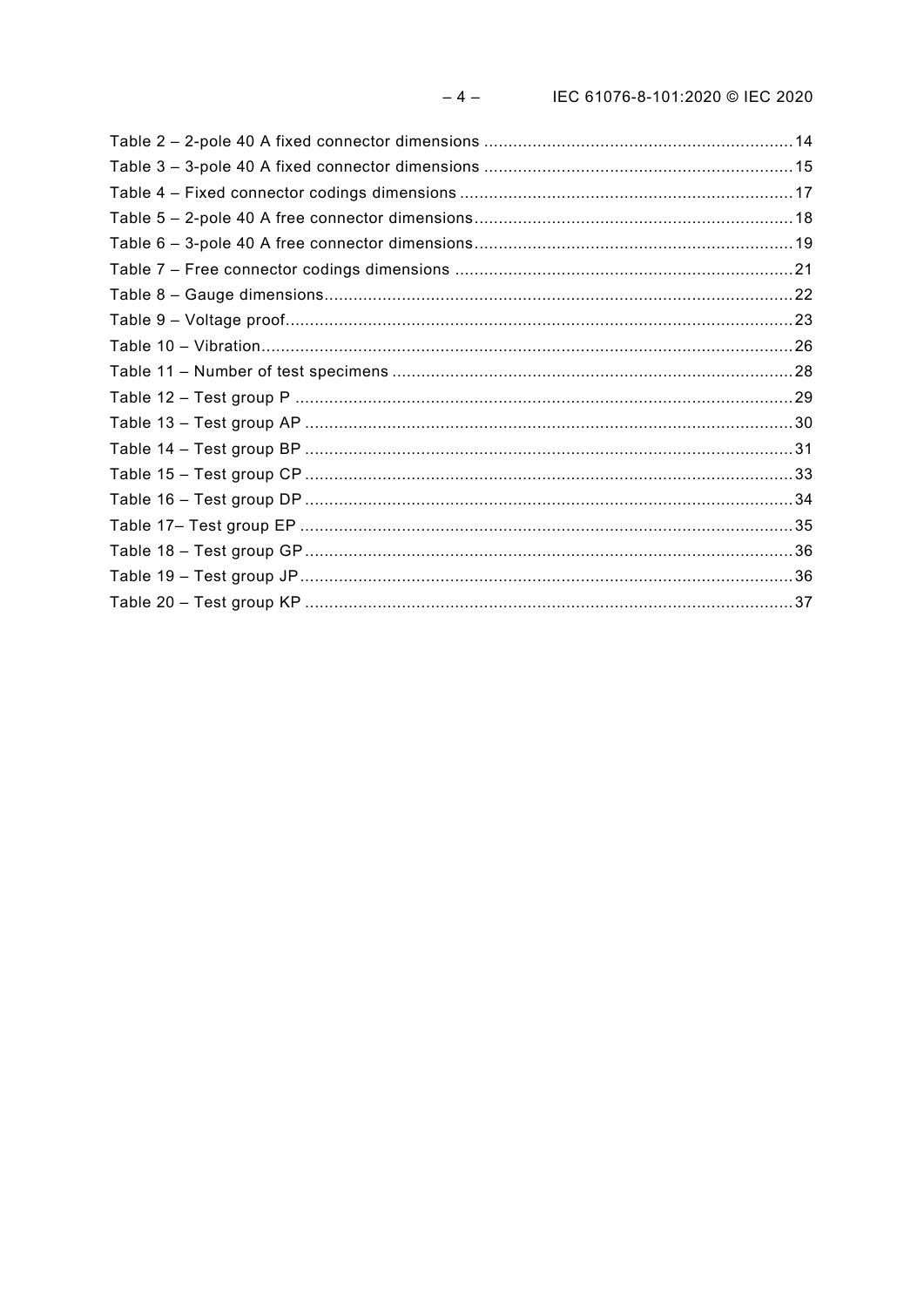#### INTERNATIONAL ELECTROTECHNICAL COMMISSION

\_\_\_\_\_\_\_\_\_\_\_\_

# **CONNECTORS FOR ELECTRICAL AND ELECTRONIC EQUIPMENT – PRODUCT REQUIREMENTS –**

## **Part 8-101: Power connectors – Detail specification for 2-pole or 3-pole power plus 2-pole signal shielded and sealed connectors with plastic housing for rated current of 40 A**

#### FOREWORD

- <span id="page-4-0"></span>1) The International Electrotechnical Commission (IEC) is a worldwide organization for standardization comprising all national electrotechnical committees (IEC National Committees). The object of IEC is to promote international co-operation on all questions concerning standardization in the electrical and electronic fields. To this end and in addition to other activities, IEC publishes International Standards, Technical Specifications, Technical Reports, Publicly Available Specifications (PAS) and Guides (hereafter referred to as "IEC Publication(s)"). Their preparation is entrusted to technical committees; any IEC National Committee interested in the subject dealt with may participate in this preparatory work. International, governmental and nongovernmental organizations liaising with the IEC also participate in this preparation. IEC collaborates closely with the International Organization for Standardization (ISO) in accordance with conditions determined by agreement between the two organizations.
- 2) The formal decisions or agreements of IEC on technical matters express, as nearly as possible, an international consensus of opinion on the relevant subjects since each technical committee has representation from all interested IEC National Committees.
- 3) IEC Publications have the form of recommendations for international use and are accepted by IEC National Committees in that sense. While all reasonable efforts are made to ensure that the technical content of IEC Publications is accurate, IEC cannot be held responsible for the way in which they are used or for any misinterpretation by any end user.
- 4) In order to promote international uniformity, IEC National Committees undertake to apply IEC Publications transparently to the maximum extent possible in their national and regional publications. Any divergence between any IEC Publication and the corresponding national or regional publication shall be clearly indicated in the latter.
- 5) IEC itself does not provide any attestation of conformity. Independent certification bodies provide conformity assessment services and, in some areas, access to IEC marks of conformity. IEC is not responsible for any services carried out by independent certification bodies.
- 6) All users should ensure that they have the latest edition of this publication.
- 7) No liability shall attach to IEC or its directors, employees, servants or agents including individual experts and members of its technical committees and IEC National Committees for any personal injury, property damage or other damage of any nature whatsoever, whether direct or indirect, or for costs (including legal fees) and expenses arising out of the publication, use of, or reliance upon, this IEC Publication or any other IEC Publications.
- 8) Attention is drawn to the Normative references cited in this publication. Use of the referenced publications is indispensable for the correct application of this publication.
- 9) Attention is drawn to the possibility that some of the elements of this IEC Publication may be the subject of patent rights. IEC shall not be held responsible for identifying any or all such patent rights.

International Standard IEC 61076-8-101 has been prepared by subcommittee 48B: Electrical connectors, of IEC technical committee 48: Electrical connectors and mechanical structures for electrical and electronic equipment.

The text of this standard is based on the following documents:

| FDIS          | Report on voting |
|---------------|------------------|
| 48B/2784/FDIS | 48B/2801/RVD     |

Full information on the voting for the approval of this standard can be found in the report on voting indicated in the above table.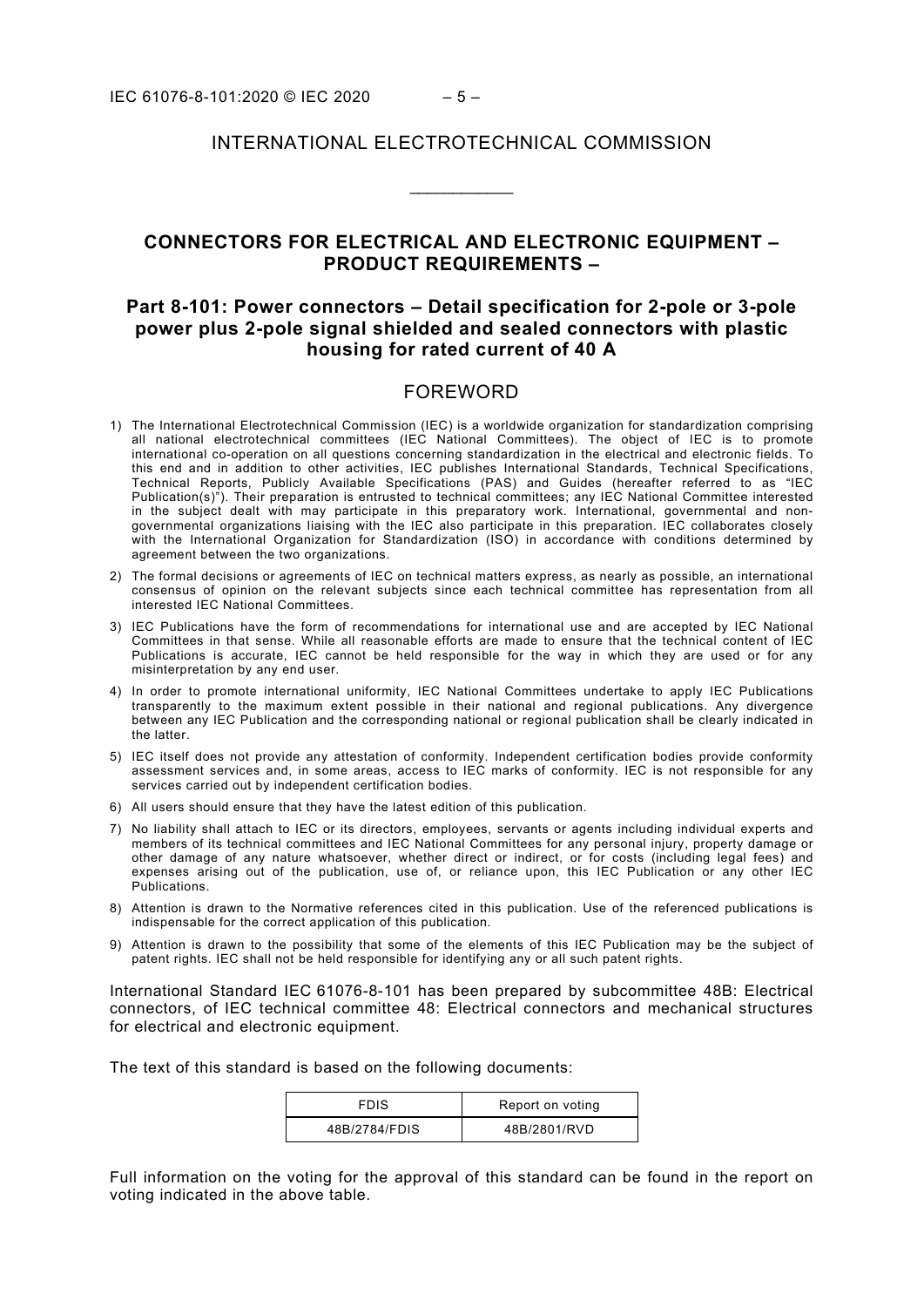This publication has been drafted in accordance with the ISO/IEC Directives, Part 2.

A list of all parts in the IEC 61076 series, published under the general title *Connectors for electrical and electronic equipment – Product requirements*, can be found on the IEC website.

Future standards in this series will carry the new general title as cited above. Titles of existing standards in this series will be updated at the time of the next edition.

The committee has decided that the contents of this publication will remain unchanged until the stability date indicated on the IEC web site under "http://webstore.iec.ch" in the data related to the specific publication. At this date, the publication will be

- reconfirmed,
- withdrawn,
- replaced by a revised edition, or
- amended.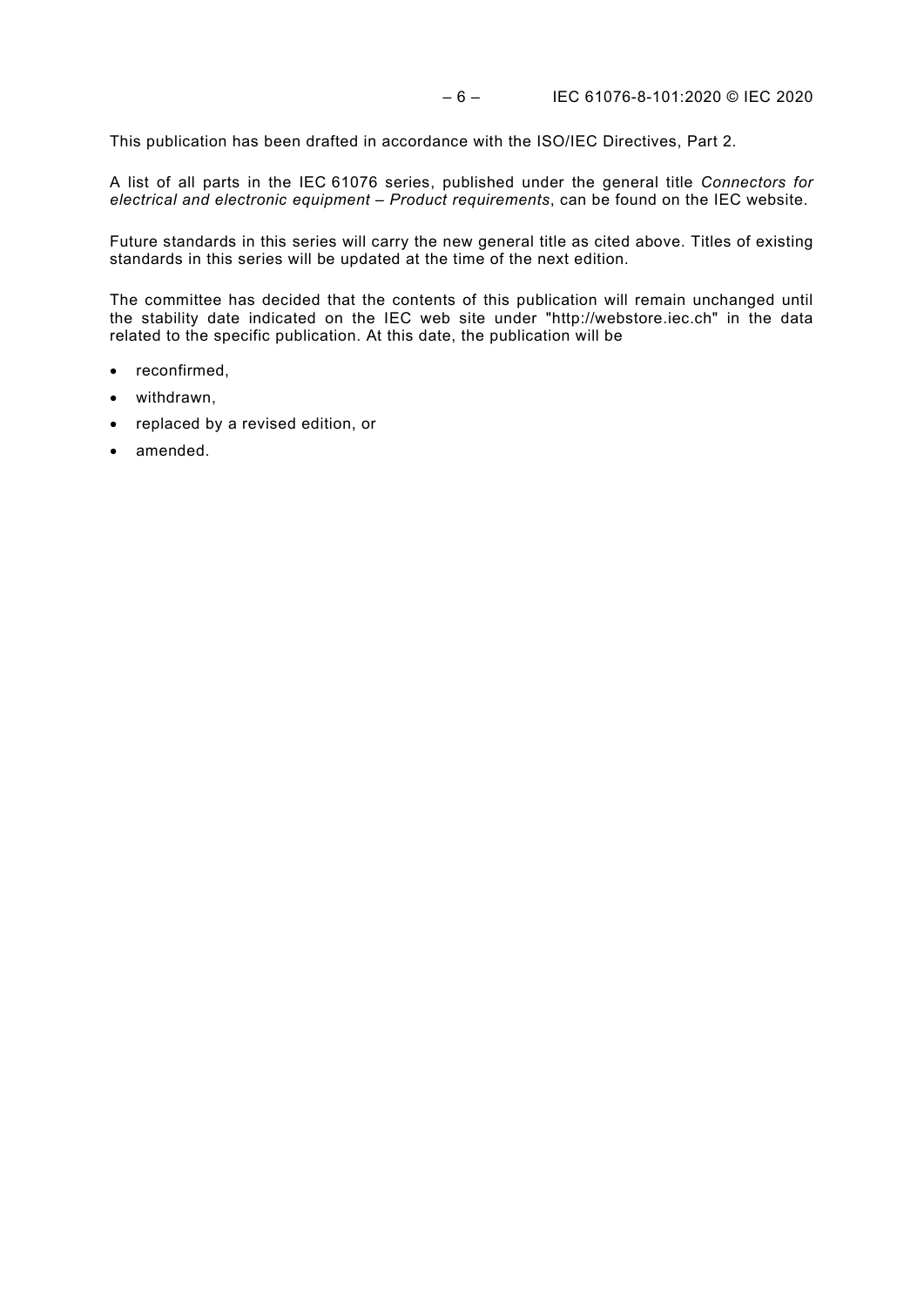

3-pole 40 A fixed connector

360°shielding; Four codings.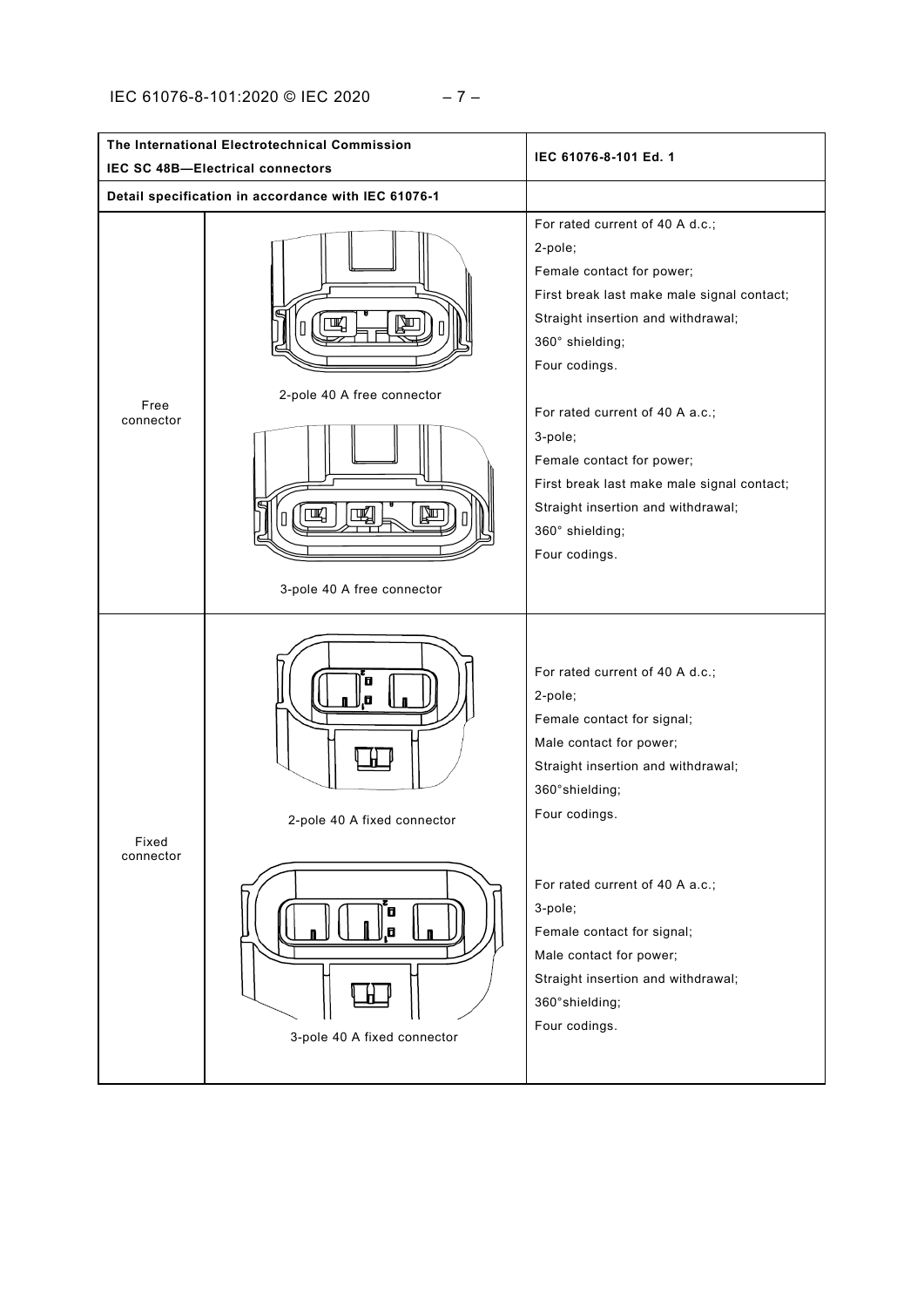## **CONNECTORS FOR ELECTRICAL AND ELECTRONIC EQUIPMENT – PRODUCT REQUIREMENTS –**

# **Part 8-101: Power connectors – Detail specification for 2-pole or 3-pole power plus 2-pole signal shielded and sealed connectors with plastic housing for rated current of 40 A**

#### <span id="page-7-0"></span>**1 Scope**

This part of IEC 61076 describes 2-pole or 3-pole power plus 2-pole signal shielded and sealed connectors with plastic housing (hereinafter referred to as a connector) for electrical and electronic equipment, including overall dimensions, interface dimensions, technical characteristics, performance requirements and test methods.

This document is applicable to electrical connectors with sealing and shielding requirements meeting this document, with a rated voltage up to and including 750 V a.c. or 1 000 V d.c. and a current rating of 40 A, in the field of electrical and electronic equipment.

#### <span id="page-7-1"></span>**2 Normative references**

The following documents are referred to in the text in such a way that some or all of their content constitutes requirements of this document. For dated references, only the edition cited applies. For undated references, the latest edition of the referenced document (including any amendments) applies.

IEC 60050-581:2008, *International Electrotechnical Vocabulary (IEV) – Part 581: Electromechanical components for electronic equipment*

IEC 60068-1, *Environmental testing – Part 1: General and guidance*

IEC 60228:2004, *Conductors of insulated cables*

IEC 60352-1*, Solderless connections – Part 1: Wrapped connections – General requirements, test methods and practical guidance*

IEC 60352-2, *Solderless connections – Part 2: Crimped connections – General requirements, test methods and practical guidance*

IEC 60352-3*, Solderless connections – Part 3: Solderless accessible insulation displacement connections – General requirements, test methods and practical guidance*

IEC 60352-4*, Solderless connections – Part 4: Solderless non-accessible insulation displacement connections – General requirements, test methods and practical guidance*

IEC 60352-5*, Solderless connections – Part 5: Press-in connections – General requirements, test methods and practical guidance*

IEC 60352-6*, Solderless connections – Part 6: Insulation piercing connections – General requirements, test methods and practical guidance*

IEC 60352-7, *Solderless connections – Part 7: Spring clamp connections – General requirements, test methods and practical guidance*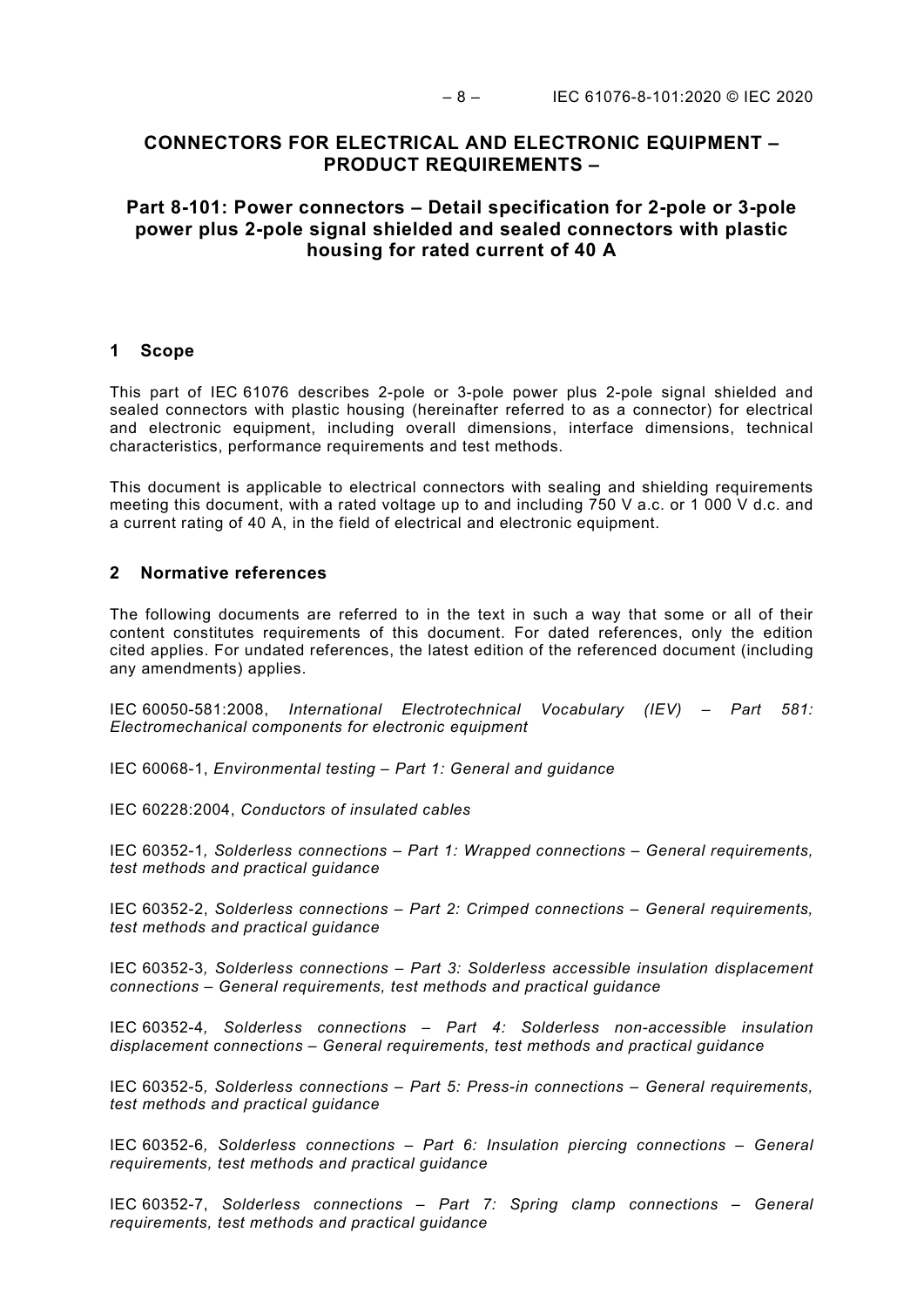IEC 61076-8-101:2020 © IEC 2020 – 9 –

IEC 60512-1-1, *Connectors for electronic equipment – Tests and measurements – Part 1-1: General examination – Test 1a: Visual examination*

IEC 60512-1-2, *Connectors for electronic equipment – Tests and measurements – Part 1-2: General examination – Test 1b: Examination of dimension and mass*

IEC 60512-2-1*, Connectors for electronic equipment – Tests and measurements – Part 2-1: Electrical continuity and contact resistance tests – Test 2a: Contact resistance – Millivolt level method*

IEC 60512-2-2, *Connectors for electronic equipment – Tests and measurements – Part 2-2: Electrical continuity and contact resistance tests – Test 2b: Contact resistance – Specified test current method*

IEC 60512-2-5, *Connectors for electronic equipment – Tests and measurements – Part 2-5: Electrical continuity and contact resistance tests – Test 2e: Contact disturbance*

IEC 60512-2-6, *Connectors for electronic equipment – Tests and measurements – Part 2-6: Electrical continuity and contact resistance tests – Test 2f: Housing (shell) electrical continuity*

IEC 60512-3-1, *Connectors for electronic equipment – Tests and measurements – Part 3-1: Insulation tests – Test 3a: Insulation resistance*

IEC 60512-4-1, *Connectors for electronic equipment – Tests and measurements – Part 4-1: Voltage stress tests – Test 4a: Voltage proof*

IEC 60512-5-1, *Connectors for electronic equipment – Tests and measurements – Part 5-1: Current-carrying capacity tests – Test 5a: Temperature rise*

IEC 60512-5-2, *Connectors for electronic equipment – Tests and measurements – Part 5-2: Current-carrying capacity tests – Test 5b: Current-temperature derating*

IEC 60512-6-3, *Connectors for electronic equipment – Tests and measurements – Part 6-3: Dynamic stress tests – Test 6c: Shock*

IEC 60512-6-4, *Connectors for electronic equipment – Tests and measurements – Part 6-4: Dynamic stress tests – Test 6d: Vibration (sinusoidal)*

IEC 60512-7-1, *Connectors for electronic equipment – Tests and measurements – Part 7-1: Impact tests (free connectors) – Test 7a: Free fall (repeated)*

IEC 60512-9-1, *Connectors for electronic equipment – Tests and measurements – Part 9-1: Endurance tests – Test 9a: Mechanical operation*

IEC 60512-9-2, *Connectors for electronic equipment – Tests and measurements – Part 9-2: Endurance tests – Test 9b: Electrical load and temperature*

IEC 60512-11-1, *Connectors for electrical and electronic equipment – Tests and measurements – Part 11-1: Climatic tests – Test 11a: Climatic sequence*

IEC 60512-11-3, *Connectors for electronic equipment – Tests and measurements – Part 11-3: Climatic tests – Test 11c: Damp heat, steady state*

IEC 60512-11-4, *Connectors for electronic equipment – Tests and measurements – Part 11-4: Climatic tests – Test 11d: Rapid change of temperature*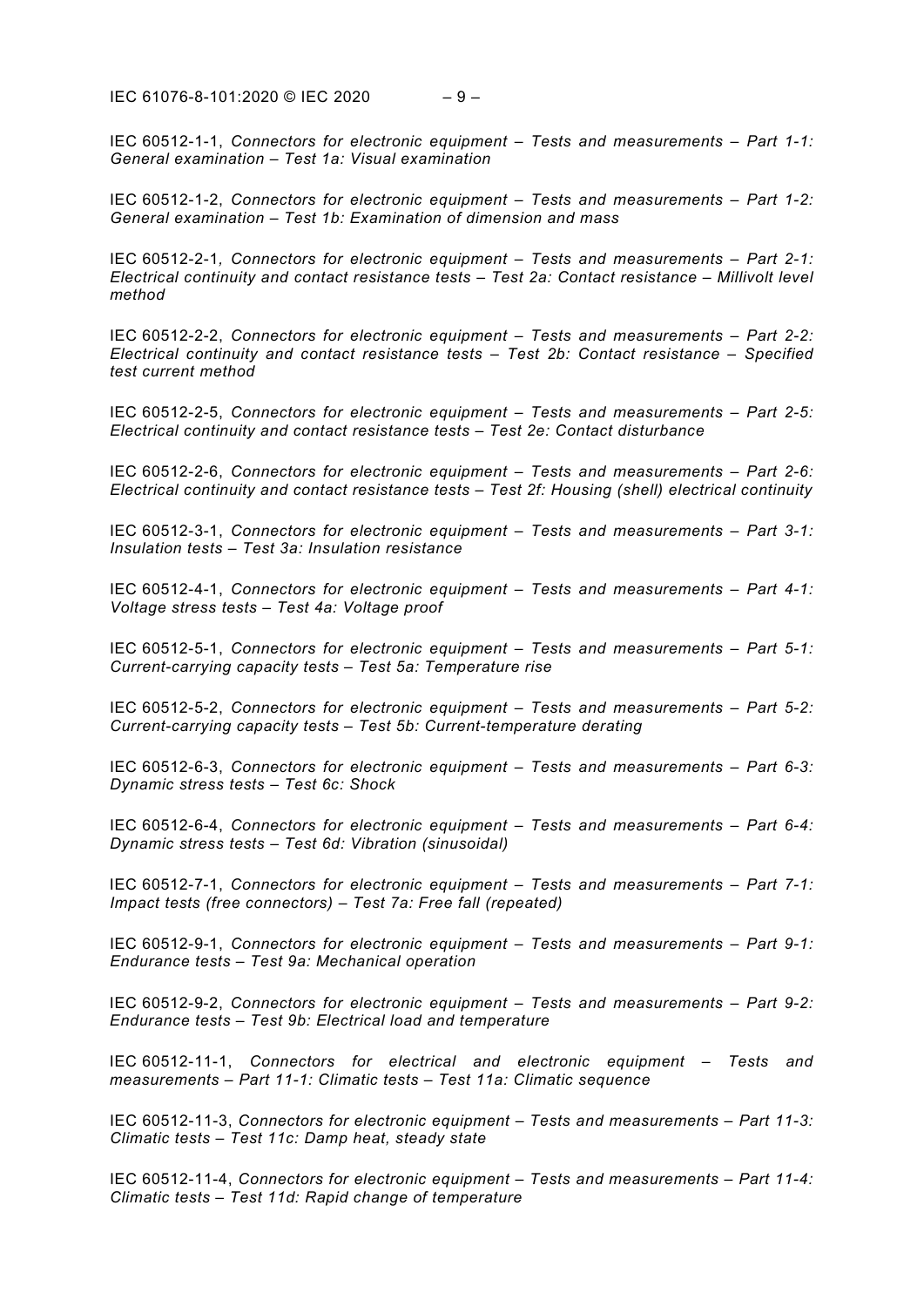IEC 60512-11-6, *Connectors for electronic equipment – Tests and measurements – Part 11-6: Climatic tests – Test 11f: Corrosion, salt mist*

IEC 60512-11-9, *Connectors for electronic equipment – Tests and measurements – Part 11-9: Climatic tests – Test 11i: Dry heat*

IEC 60512-11-10, *Connectors for electronic equipment – Tests and measurements – Part 11-10: Climatic tests – Test 11j: Cold*

IEC 60512-11-11, *Connectors for electronic equipment – Tests and measurements – Part 11-11: Climatic tests – Test 11k: Low air pressure*

IEC 60512-11-12, *Connectors for electronic equipment – Tests and measurements – Part 11-12: Climatic tests – Test 11m: Damp heat, cyclic*

IEC 60512-13-1, *Connectors for electronic equipment – Tests and measurements – Part 13-1: Mechanical operation tests – Test 13a: Engaging and separating forces*

IEC 60512-13-5, *Connectors for electronic equipment – Tests and measurements – Part 13-5: Mechanical operation tests – Test 13e: Polarizing and keying method* 

IEC 60512-15-1, *Connectors for electronic equipment – Tests and measurements – Part 15-1: Connector tests (mechanical) – Test 15a: Contact retention in insert*

IEC 60512-15-6, *Connectors for electronic equipment – Tests and measurements – Part 15-6: Connector tests (mechanical) – Test 15f: Effectiveness of connector coupling devices*

IEC 60512-16-5, *Connectors for electronic equipment – Tests and measurements – Part 16-5: Mechanical tests on contacts and terminations – Test 16e: Gauge retention force (resilient contacts)*

IEC 60529:1989, *Degrees of protection provided by enclosures (IP code)*

IEC 60695-2-11:2014, *Fire hazard testing – Part 2-11: Glowing/hot-wire based test methods – Glow-wire flammability test method for end-products (GWEPT)*

IEC 60999-1, *Connecting devices – Electrical copper conductors – Safety requirements for screw-type and screwless-type clamping units – Part 1: General requirements and particular requirements for clamping units for conductors from 0,2 mm<sup>2</sup> up to 35 mm<sup>2</sup> (included)*

IEC 60999-2, *Connecting devices – Electrical copper conductors – Safety requirements for screw-type and screwless-type clamping units – Part 2: Particular requirements for clamping units for conductors above 35 mm<sup>2</sup> up to 300 mm<sup>2</sup> (included)*

IEC 61076-1:2006, *Connectors for electronic equipment – Part 1: Generic specification*

IEC 61984:2008, *Connectors – Safety requirements and tests*

IEC 62430:2019, *Environmentally conscious design (ECD) – Principles, requirements and guidance*

IEC Guide 109, *Environmental aspects – Inclusion in electrotechnical product standards*

ISO 1302:2002, *Geometrical Product Specifications (GPS) – Indication of surface texture in technical product documentation*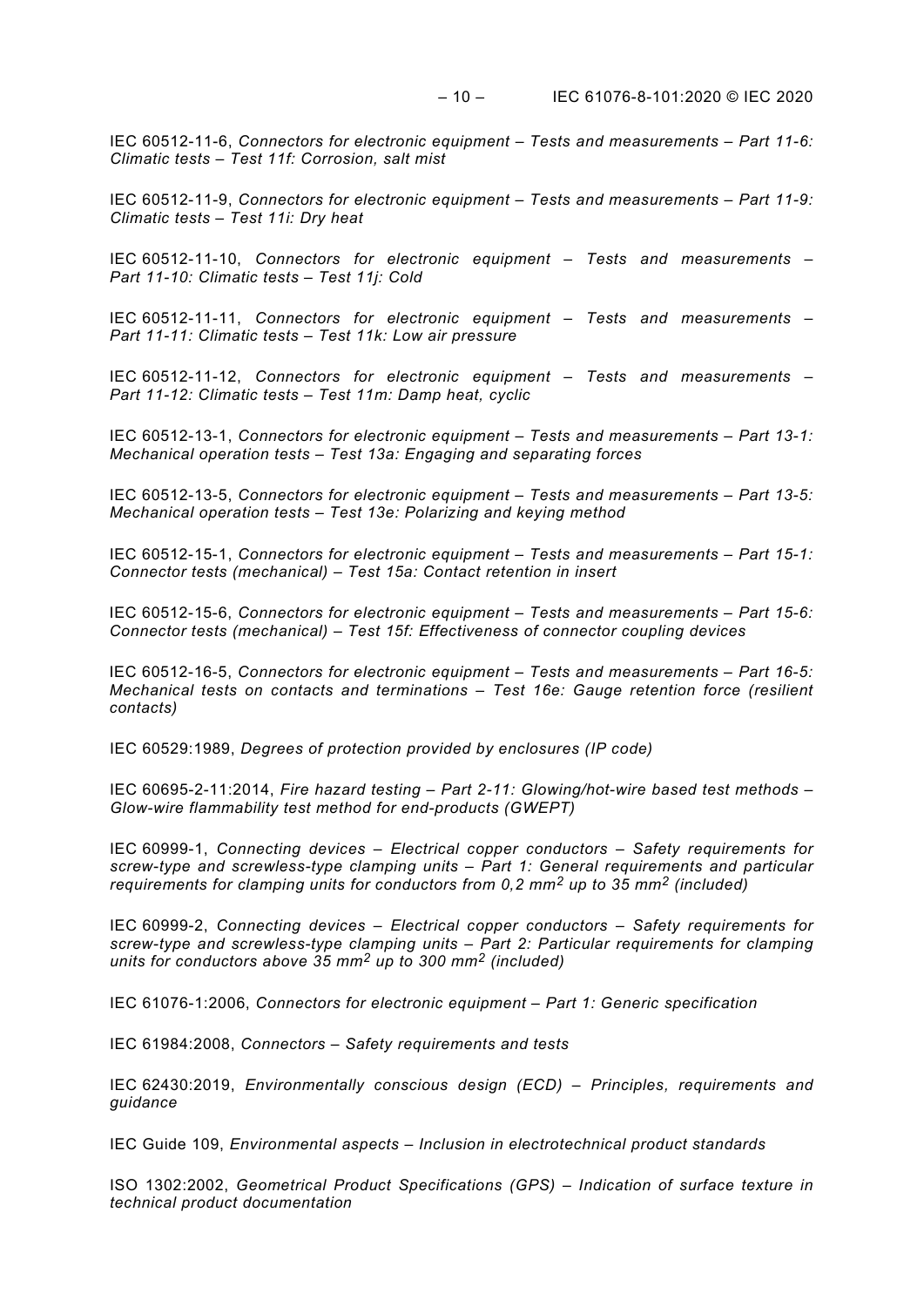IEC 61076-8-101:2020 © IEC 2020 – 11 –

<span id="page-10-7"></span><span id="page-10-6"></span><span id="page-10-5"></span><span id="page-10-4"></span><span id="page-10-3"></span><span id="page-10-2"></span><span id="page-10-1"></span><span id="page-10-0"></span>ISO 6508-1:2015, *Metallic materials – Rockwell hardness test – Part 1: Test method* ISO 11469:2016, *Plastics – Generic identification and marking of plastics products*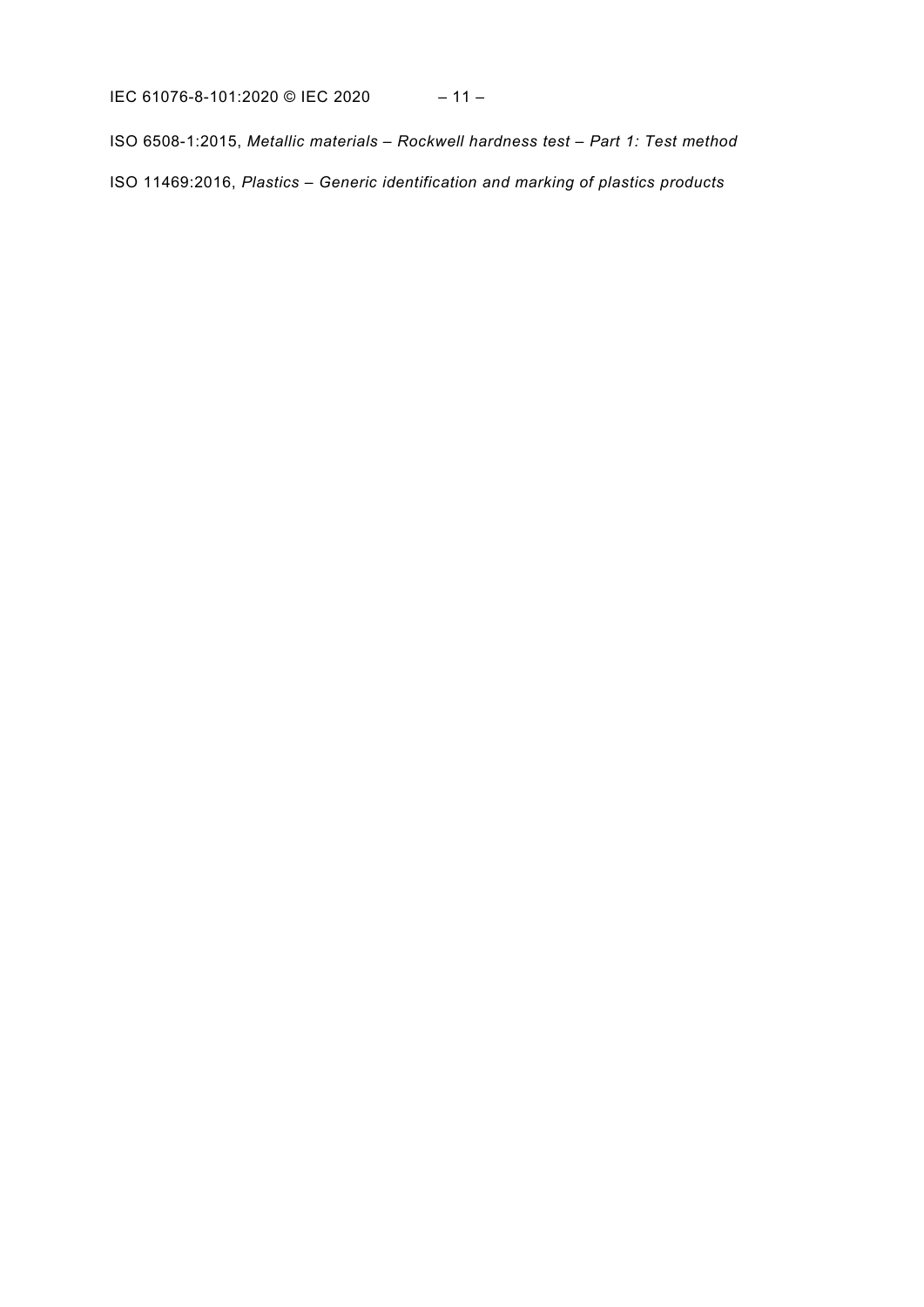# SOMMAIRE

| 1 |       |                                                                             |  |
|---|-------|-----------------------------------------------------------------------------|--|
| 2 |       |                                                                             |  |
| 3 |       |                                                                             |  |
| 4 |       |                                                                             |  |
|   | 4.1   |                                                                             |  |
|   | 4.1.1 |                                                                             |  |
|   | 4.1.2 |                                                                             |  |
|   | 4.2   |                                                                             |  |
|   | 4.3   |                                                                             |  |
|   | 4.3.1 |                                                                             |  |
|   | 4.3.2 |                                                                             |  |
|   | 4.4   |                                                                             |  |
|   | 4.5   |                                                                             |  |
|   | 4.6   |                                                                             |  |
|   | 4.7   |                                                                             |  |
| 5 |       |                                                                             |  |
|   | 5.1   |                                                                             |  |
|   | 5.2   |                                                                             |  |
|   | 5.2.1 |                                                                             |  |
|   | 5.2.2 |                                                                             |  |
|   | 5.2.3 |                                                                             |  |
|   | 5.3   |                                                                             |  |
|   | 5.3.1 |                                                                             |  |
|   | 5.3.2 |                                                                             |  |
|   | 5.3.3 |                                                                             |  |
|   | 5.4   |                                                                             |  |
|   | 5.4.1 |                                                                             |  |
|   | 5.4.2 |                                                                             |  |
|   | 5.4.3 |                                                                             |  |
|   | 5.5   |                                                                             |  |
|   | 5.5.1 |                                                                             |  |
|   | 5.5.2 |                                                                             |  |
|   | 5.5.3 |                                                                             |  |
|   | 5.6   |                                                                             |  |
|   | 5.7   |                                                                             |  |
|   | 5.8   | Calibres – Calibres de dimensionnement et calibres de force de rétention 60 |  |
| 6 |       |                                                                             |  |
|   | 6.1   |                                                                             |  |
|   | 6.2   |                                                                             |  |
|   | 6.2.1 |                                                                             |  |
|   | 6.2.2 |                                                                             |  |
|   | 6.2.3 |                                                                             |  |
|   | 6.2.4 |                                                                             |  |
|   | 6.2.5 |                                                                             |  |
|   | 6.2.6 |                                                                             |  |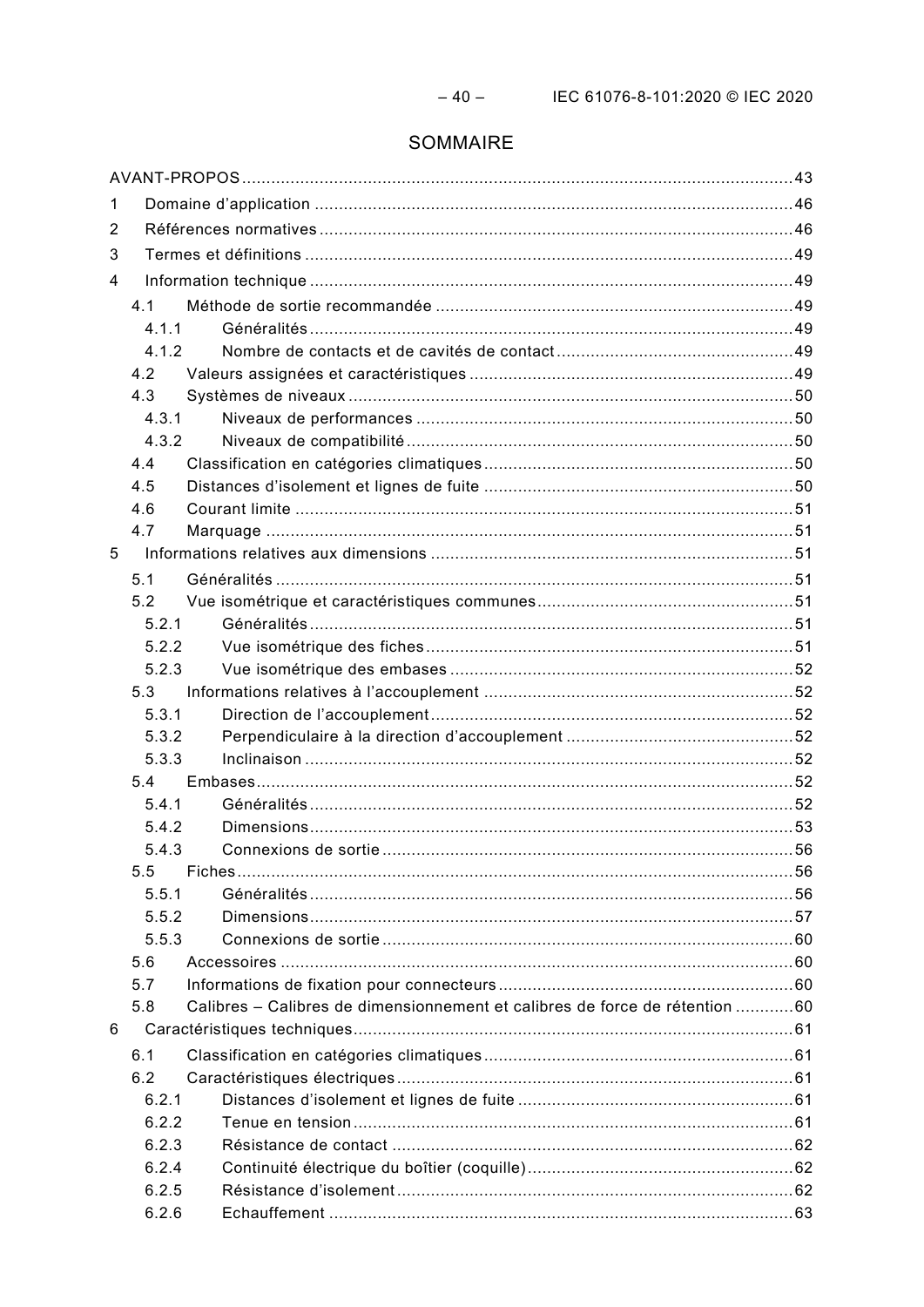| 6.2.7 |                                                                |  |
|-------|----------------------------------------------------------------|--|
| 6.3   |                                                                |  |
| 6.3.1 |                                                                |  |
| 6.3.2 | Efficacité des dispositifs d'accouplement des connecteurs63    |  |
| 6.3.3 |                                                                |  |
| 6.3.4 |                                                                |  |
| 6.3.5 |                                                                |  |
| 6.3.6 |                                                                |  |
| 6.4   |                                                                |  |
| 6.4.1 |                                                                |  |
| 6.4.2 |                                                                |  |
| 6.4.3 |                                                                |  |
| 6.4.4 |                                                                |  |
| 6.4.5 | Méthode d'essai d'inflammabilité pour produits finis (GWEPT)65 |  |
| 6.5   |                                                                |  |
| 6.5.1 |                                                                |  |
| 6.5.2 |                                                                |  |
| 6.5.3 |                                                                |  |
| 6.5.4 |                                                                |  |
| 6.5.5 |                                                                |  |
| 6.5.6 |                                                                |  |
| 6.6   |                                                                |  |
| 6.6.1 |                                                                |  |
| 6.6.2 |                                                                |  |
| 7     |                                                                |  |
| 7.1   |                                                                |  |
| 7.2   |                                                                |  |
| 7.2.1 |                                                                |  |
| 7.2.2 |                                                                |  |
| 7.3   |                                                                |  |
| 7.4   |                                                                |  |
| 7.5   |                                                                |  |
| 7.5.1 |                                                                |  |
| 7.5.2 |                                                                |  |
|       |                                                                |  |
|       |                                                                |  |
|       |                                                                |  |
|       |                                                                |  |
|       |                                                                |  |
|       |                                                                |  |
|       |                                                                |  |
|       |                                                                |  |
|       |                                                                |  |
|       |                                                                |  |
|       |                                                                |  |
|       |                                                                |  |
|       |                                                                |  |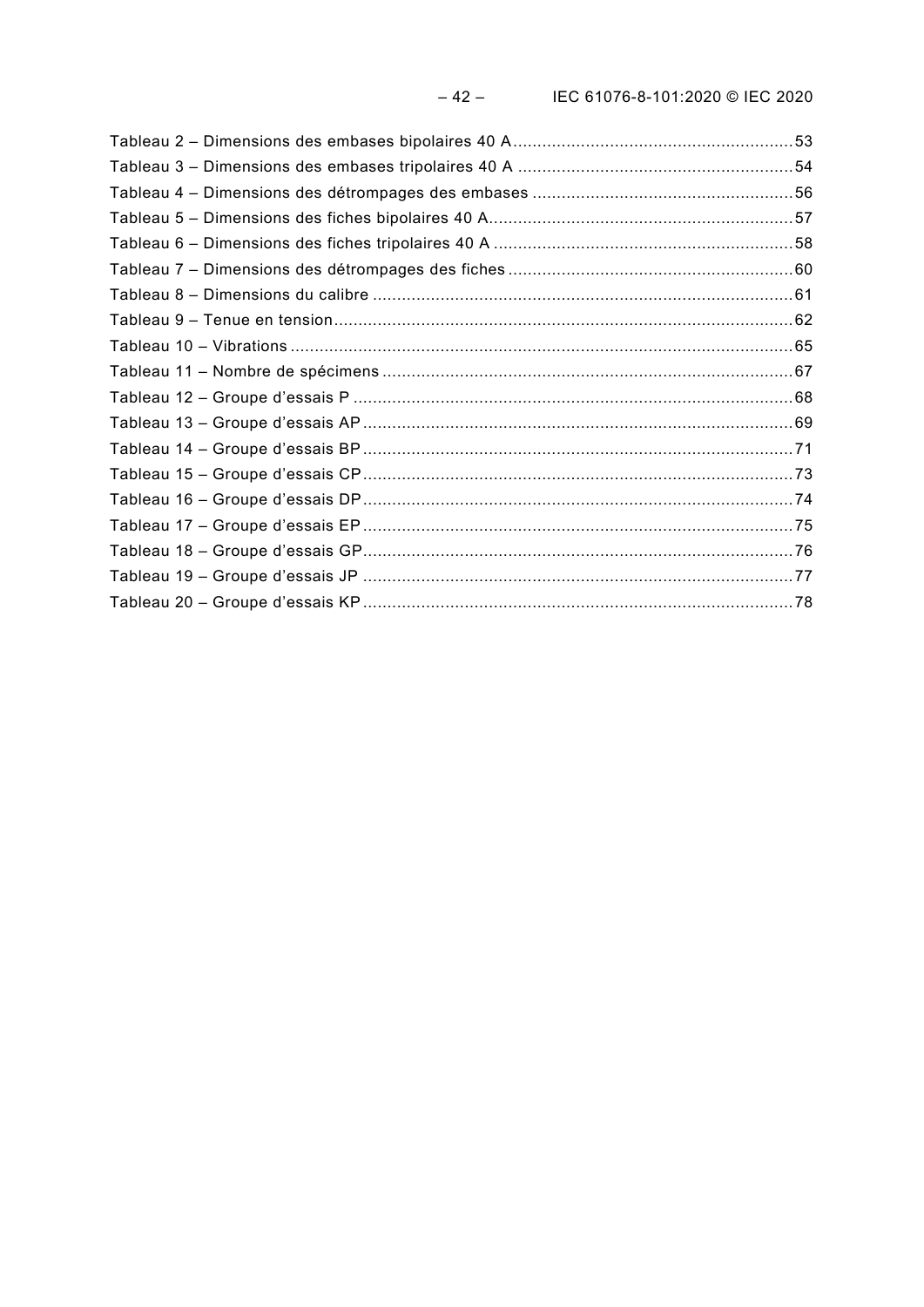#### COMMISSION ÉLECTROTECHNIQUE INTERNATIONALE

\_\_\_\_\_\_\_\_\_\_\_\_

# **CONNECTEURS POUR ÉQUIPEMENTS ÉLECTRIQUES ET ÉLECTRONIQUES – EXIGENCES DE PRODUIT –**

# **Partie 8-101: Connecteurs électriques – Spécification particulière pour connecteurs blindés étanches à 2 pôles ou 3 pôles pour la transmission de puissance et à 2 pôles pour la transmission de données avec boîtier plastique pour courant assigné de 40 A**

#### AVANT-PROPOS

- <span id="page-14-0"></span>1) La Commission Electrotechnique Internationale (IEC) est une organisation mondiale de normalisation composée de l'ensemble des comités électrotechniques nationaux (Comités nationaux de l'IEC). L'IEC a pour objet de favoriser la coopération internationale pour toutes les questions de normalisation dans les domaines de l'électricité et de l'électronique. A cet effet, l'IEC – entre autres activités – publie des Normes internationales, des Spécifications techniques, des Rapports techniques, des Spécifications accessibles au public (PAS) et des Guides (ci-après dénommés "Publication(s) de l'IEC"). Leur élaboration est confiée à des comités d'études, aux travaux desquels tout Comité national intéressé par le sujet traité peut participer. Les organisations internationales, gouvernementales et non gouvernementales, en liaison avec l'IEC, participent également aux travaux. L'IEC collabore étroitement avec l'Organisation Internationale de Normalisation (ISO), selon des conditions fixées par accord entre les deux organisations.
- 2) Les décisions ou accords officiels de l'IEC concernant les questions techniques représentent, dans la mesure du possible, un accord international sur les sujets étudiés, étant donné que les Comités nationaux de l'IEC intéressés sont représentés dans chaque comité d'études.
- 3) Les Publications de l'IEC se présentent sous la forme de recommandations internationales et sont agréées comme telles par les Comités nationaux de l'IEC. Tous les efforts raisonnables sont entrepris afin que l'IEC s'assure de l'exactitude du contenu technique de ses publications; l'IEC ne peut pas être tenue responsable de l'éventuelle mauvaise utilisation ou interprétation qui en est faite par un quelconque utilisateur final.
- 4) Dans le but d'encourager l'uniformité internationale, les Comités nationaux de l'IEC s'engagent, dans toute la mesure possible, à appliquer de façon transparente les Publications de l'IEC dans leurs publications nationales et régionales. Toutes divergences entre toutes Publications de l'IEC et toutes publications nationales ou régionales correspondantes doivent être indiquées en termes clairs dans ces dernières.
- 5) L'IEC elle-même ne fournit aucune attestation de conformité. Des organismes de certification indépendants fournissent des services d'évaluation de conformité et, dans certains secteurs, accèdent aux marques de conformité de l'IEC. L'IEC n'est responsable d'aucun des services effectués par les organismes de certification indépendants.
- 6) Tous les utilisateurs doivent s'assurer qu'ils sont en possession de la dernière édition de cette publication.
- 7) Aucune responsabilité ne doit être imputée à l'IEC, à ses administrateurs, employés, auxiliaires ou mandataires, y compris ses experts particuliers et les membres de ses comités d'études et des Comités nationaux de l'IEC, pour tout préjudice causé en cas de dommages corporels et matériels, ou de tout autre dommage de quelque nature que ce soit, directe ou indirecte, ou pour supporter les coûts (y compris les frais de justice) et les dépenses découlant de la publication ou de l'utilisation de cette Publication de l'IEC ou de toute autre Publication de l'IEC, ou au crédit qui lui est accordé.
- 8) L'attention est attirée sur les références normatives citées dans cette publication. L'utilisation de publications référencées est obligatoire pour une application correcte de la présente publication.
- 9) L'attention est attirée sur le fait que certains des éléments de la présente Publication de l'IEC peuvent faire l'objet de droits de brevet. L'IEC ne saurait être tenue pour responsable de ne pas avoir identifié de tels droits de brevets et de ne pas avoir signalé leur existence.

La Norme internationale IEC 61076-8-101 a été établie par le sous-comité 48B: Connecteurs électriques, du comité d'études 48 de l'IEC: Connecteurs électriques et structures mécaniques pour les équipements électriques et électroniques.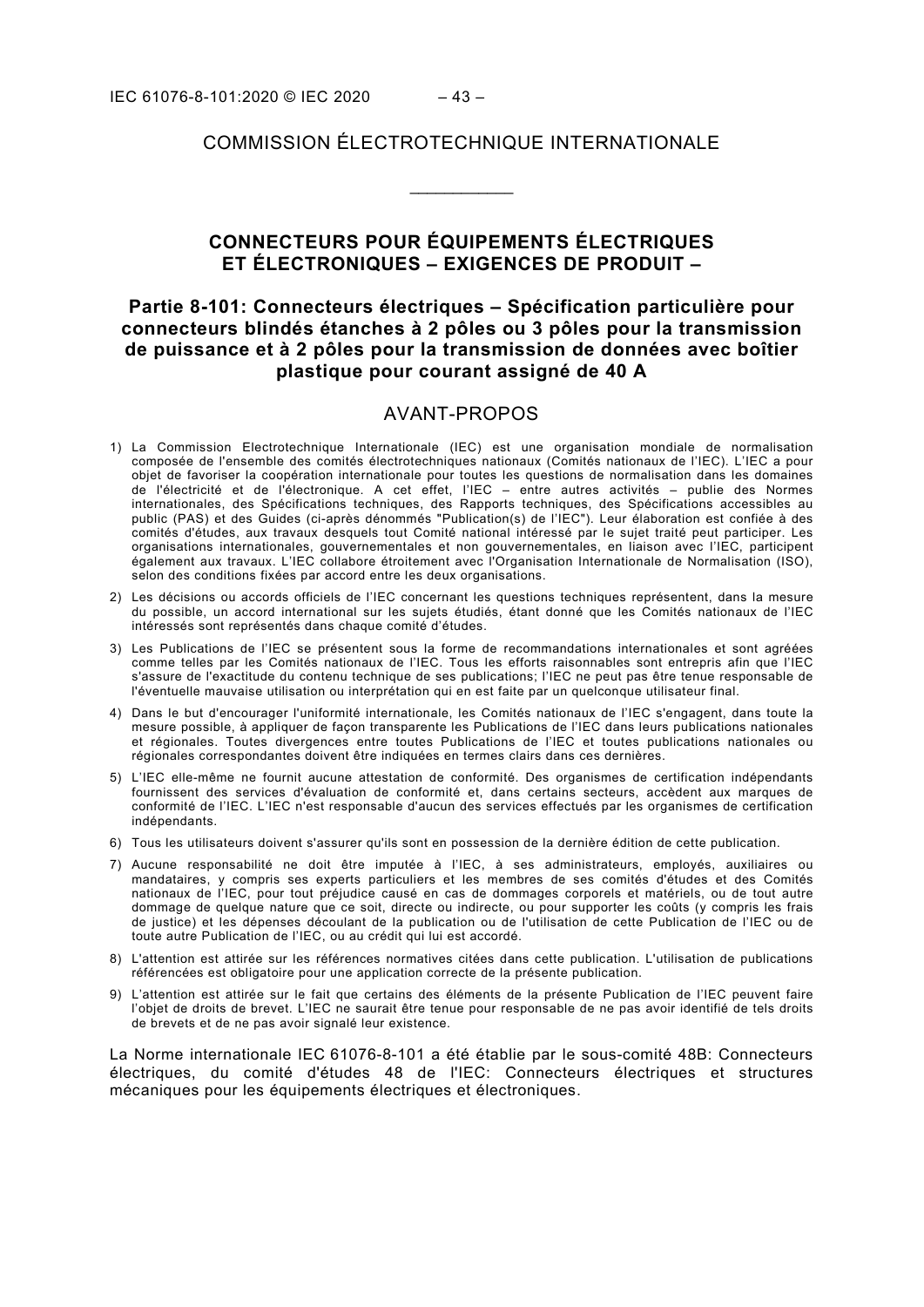Le texte de cette norme est issu des documents suivants:

| <b>FDIS</b>   | Rapport de vote |
|---------------|-----------------|
| 48B/2784/FDIS | 48B/2801/RVD    |

Le rapport de vote indiqué dans le tableau ci-dessus donne toute information sur le vote ayant abouti à l'approbation de cette norme.

Cette publication a été rédigée selon les Directives ISO/IEC, Partie 2.

Une liste de toutes les parties de la série IEC 61076, publiées sous le titre général *Connecteurs pour équipements électriques et électroniques – Exigences de produit*, peut être consultée sur le site web de l'IEC.

Les futures normes de cette série porteront dorénavant le nouveau titre général cité cidessus. Le titre des normes existant déjà dans cette série sera mis à jour lors de la prochaine édition.

Le comité a décidé que le contenu de cette publication ne sera pas modifié avant la date de stabilité indiquée sur le site web de l'IEC sous "http://webstore.iec.ch" dans les données relatives à la publication recherchée. A cette date, la publication sera

- reconduite,
- supprimée,
- remplacée par une édition révisée, ou
- amendée.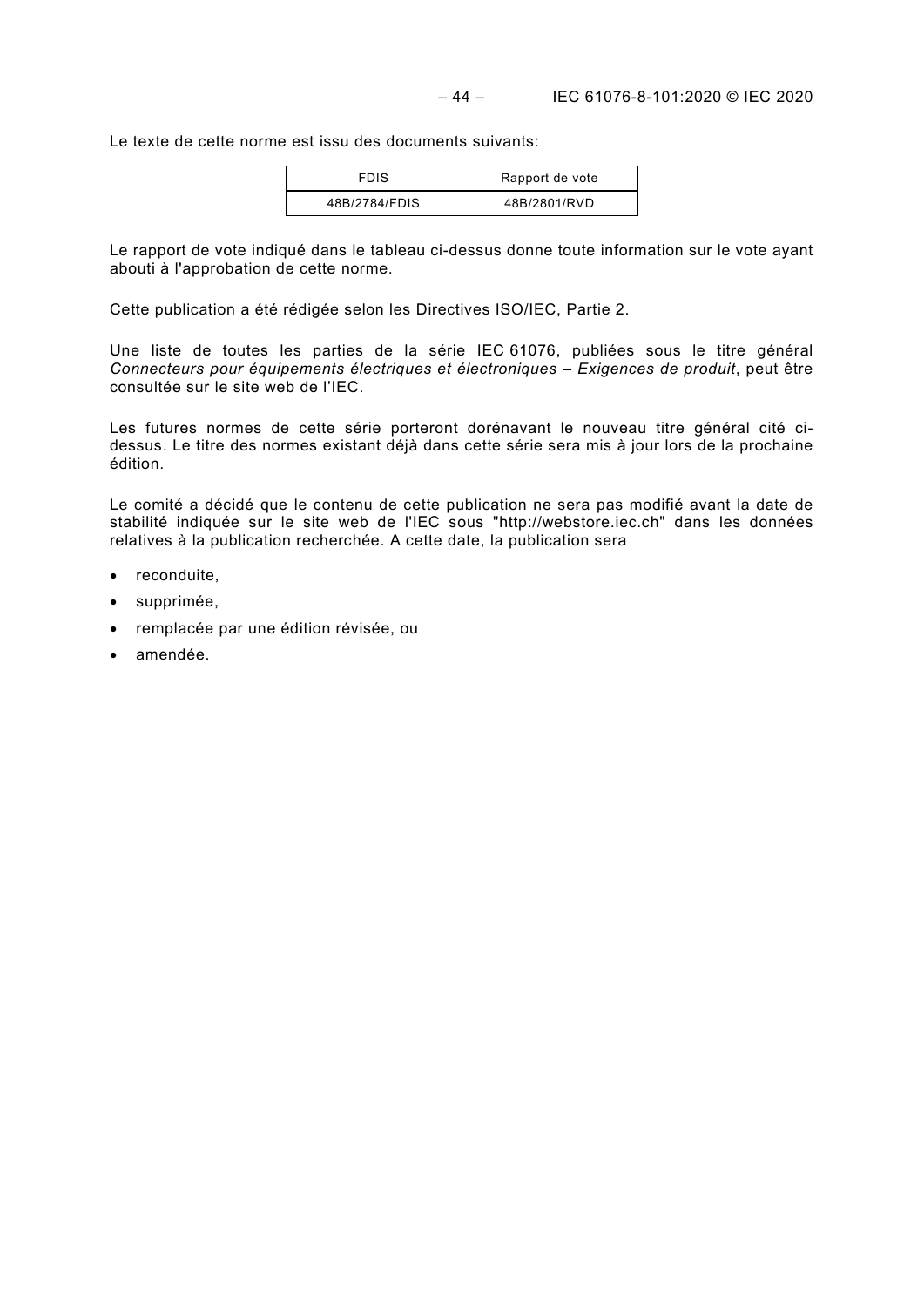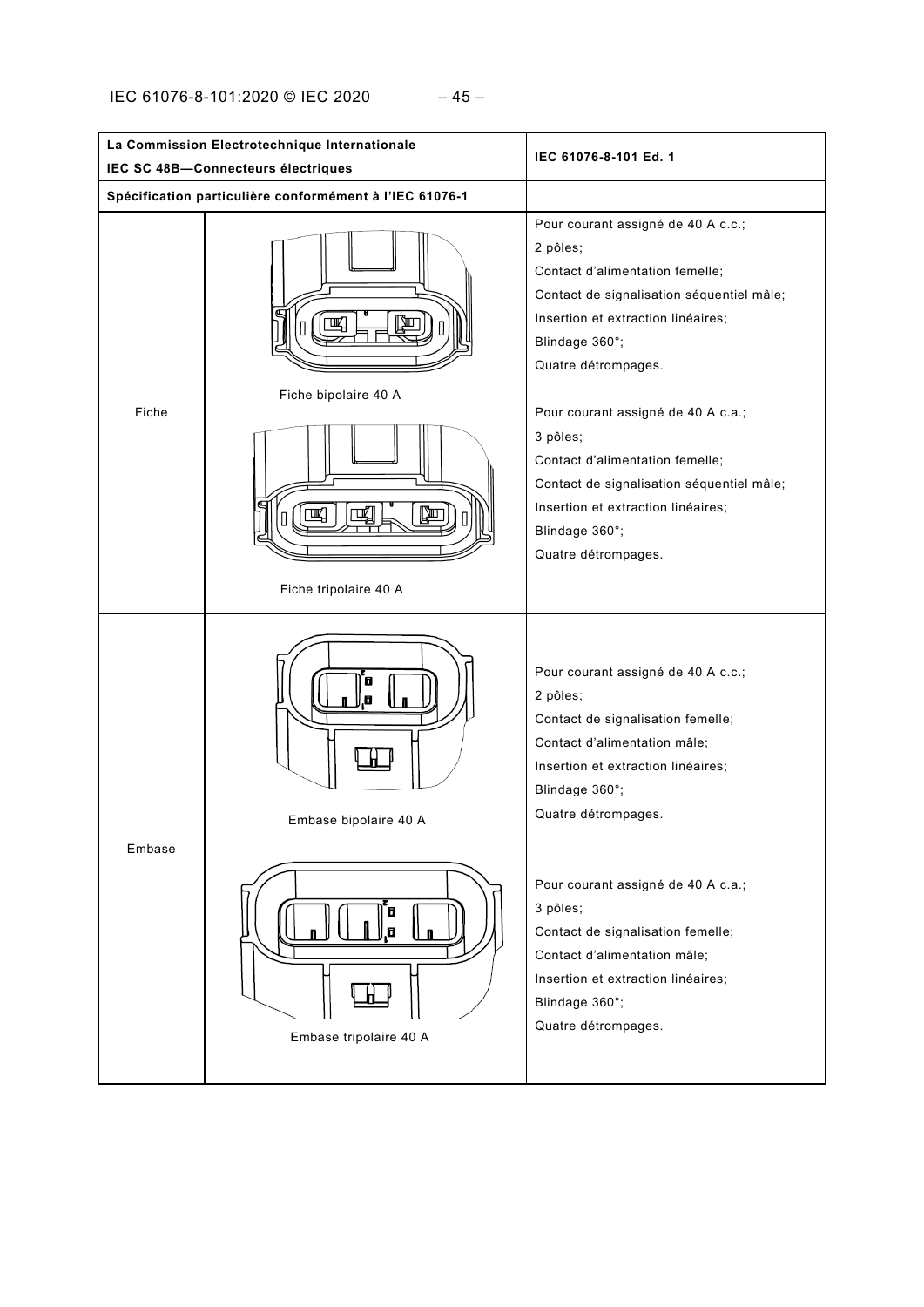# **CONNECTEURS POUR ÉQUIPEMENTS ÉLECTRIQUES ET ÉLECTRONIQUES – EXIGENCES DE PRODUIT –**

**Partie 8-101: Connecteurs électriques – Spécification particulière pour connecteurs blindés étanches à 2 pôles ou 3 pôles pour la transmission de puissance et à 2 pôles pour la transmission de données avec boîtier plastique pour courant assigné de 40 A** 

#### <span id="page-17-0"></span>**1 Domaine d'application**

La présente partie de l'IEC 61076 décrit les connecteurs blindés étanches à 2 pôles ou 3 pôles pour la transmission de puissance et à 2 pôles pour la transmission de données avec boîtier plastique (par la suite appelés connecteurs) pour équipements électriques et électroniques, et notamment leurs dimensions hors-tout, les dimensions des interfaces, les caractéristiques techniques, les exigences en matière de performances et les méthodes d'essai.

Le présent document s'applique à tous les connecteurs dont les exigences en matière d'étanchéité et de blindage répondent au présent document pour une tension assignée inférieure ou égale à 750 V en courant alternatif ou 1 000 V en courant continu avec un courant assigné de 40 A, dans le domaine des équipements électriques et électroniques.

#### <span id="page-17-1"></span>**2 Références normatives**

Les documents suivants cités dans le texte constituent, pour tout ou partie de leur contenu, des exigences du présent document. Pour les références datées, seule l'édition citée s'applique. Pour les références non datées, la dernière édition du document de référence s'applique (y compris les éventuels amendements).

IEC 60050-581:2008, *Vocabulaire Electrotechnique International (IEV) – Partie 581: Composants électromécaniques pour équipements électroniques*

IEC 60068-1, *Essais d'environnement – Partie 1: Généralités et lignes directrices*

IEC 60228:2004, *Ames des câbles isolés*

IEC 60352-1, *Connexions sans soudure – Partie 1: Connexions enroulées – Règles générales, méthodes d'essai et guide pratique*

IEC 60352-2, *Connexions sans soudure – Partie 2: Connexions serties – Exigences générales, méthodes d'essai et guide pratique*

IEC 60352-3, *Connexions sans soudure – Partie 3: Connexions autodénudantes accessibles sans soudure – Règles générales, méthodes d'essai et guide pratique*

IEC 60352-4, *Connexions sans soudure – Partie 4: Connexions autodénudantes, non accessibles sans soudure – Règles générales, méthodes d'essai et guide pratique*

IEC 60352-5, *Connexions sans soudure – Partie 5: Connexions insérées à force – Exigences générales, méthodes d'essai et guide pratique*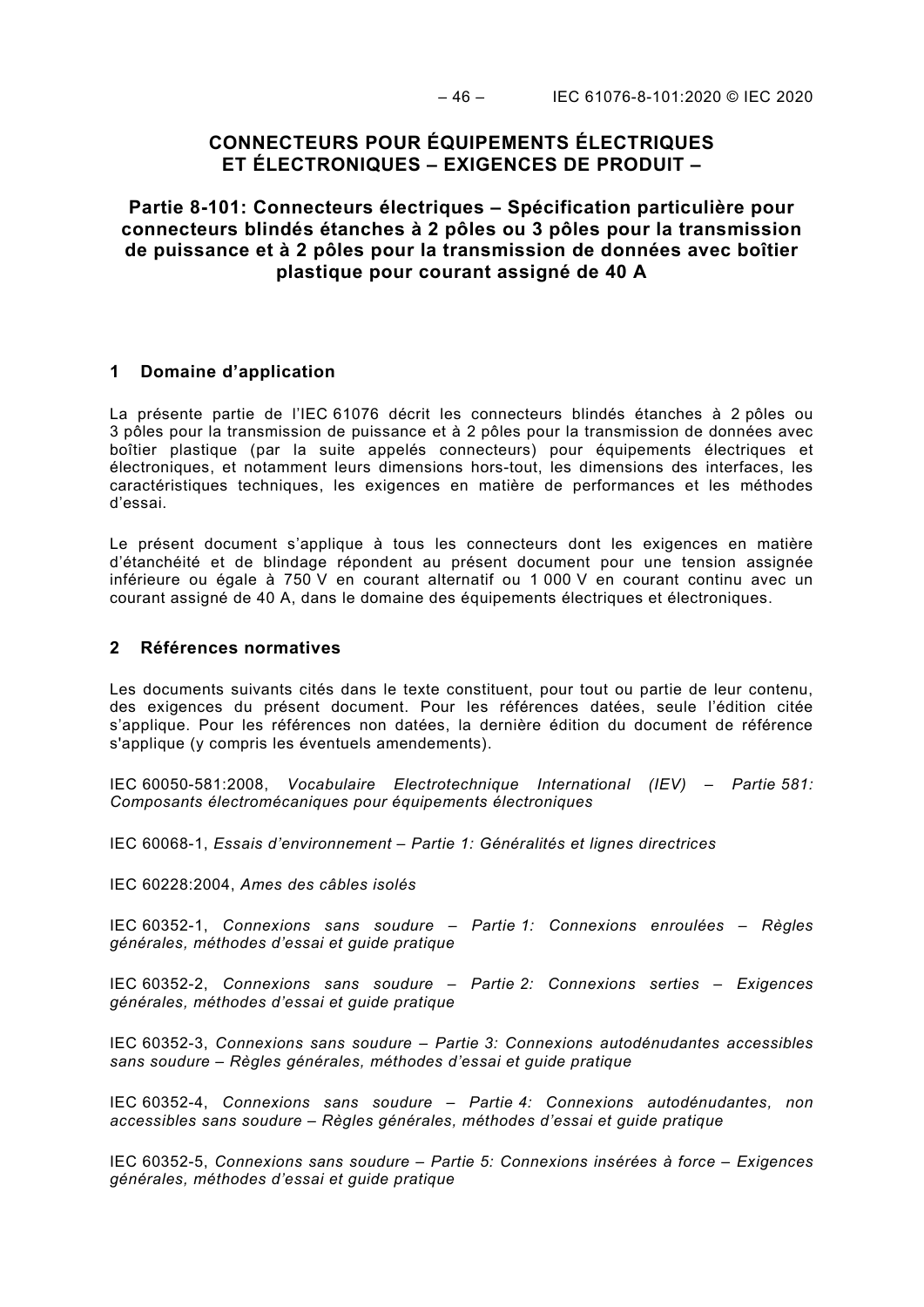IEC 61076-8-101:2020 © IEC 2020 – 47 –

IEC 60352-6, *Connexions sans soudure – Partie 6: Connexions à percement d'isolant – Règles générales, méthodes d'essai et guide pratique*

IEC 60352-7, *Connexions sans soudure – Partie 7: Connexions à ressort – Règles générales, méthodes d'essai et guide pratique*

IEC 60512-1-1, *Connecteurs pour équipements électroniques – Essais et mesures – Partie 1-1: Examen général – Essai 1a: Examen visuel*

IEC 60512-1-2, *Connecteurs pour équipements électroniques – Essais et mesures – Partie 1-2: Examen général – Essai 1b: Examen de dimension et masse*

IEC 60512-2-1, *Connecteurs pour équipements électroniques – Essais et mesures – Partie 2-1: Essais de continuité électrique et de résistance de contact – Essai 2a: Résistance de contact – Méthode du niveau des millivolts*

IEC 60512-2-2, *Connecteurs pour équipements électroniques – Essais et mesures – Partie 2-2: Essais de continuité électrique et de résistance de contact – Essai 2b: Résistance de contact – Méthode du courant d'essai spécifié*

IEC 60512-2-5, *Connecteurs pour équipements électroniques – Essais et mesures – Partie 2-5: Essais de continuité électrique et de résistance de contact – Essai 2e: Perturbation de contact*

IEC 60512-2-6, *Connecteurs pour équipements électroniques – Essais et mesures – Partie 2-6: Essais de continuité électrique et de résistance de contact – Essai 2f: Continuité électrique du boîtier (coquille)*

IEC 60512-3-1, *Connecteurs pour équipements électroniques – Essais et mesures – Partie 3-1: Essais d'isolement – Essai 3a: Résistance d'isolement*

IEC 60512-4-1, *Connecteurs pour équipements électroniques – Essais et mesures – Partie 4-1: Essais de contrainte diélectrique – Essai 4a: Tension de tenue*

IEC 60512-5-1, *Connecteurs pour équipements électroniques – Essais et mesures – Partie 5-1: Essais de courant limite – Essai 5a: Echauffement*

IEC 60512-5-2, *Connecteurs pour équipements électroniques – Essais et mesures – Partie 5-2: Essais de courant limite – Essai 5b: Taux de réduction de l'intensité en fonction de la température*

IEC 60512-6-3, *Connecteurs pour équipements électroniques – Essais et mesures – Partie 6-3: Essais de contraintes dynamiques – Essai 6c: Chocs*

IEC 60512-6-4, *Connecteurs pour équipements électroniques – Essais et mesures – Partie 6-4: Essais de contraintes dynamiques – Essai 6d: Vibrations (sinusoïdales)*

IEC 60512-7-1, *Connecteurs pour équipements électroniques – Essais et mesures – Partie 7-1: Essais d'impact (fiches) – Essai 7a: Chute libre (essai répété)*

IEC 60512-9-1, *Connecteurs pour équipements électroniques – Essais et mesures – Partie 9-1: Essais d'endurance – Essai 9a: Fonctionnement mécanique*

IEC 60512-9-2, *Connecteurs pour équipements électroniques – Essais et mesures – Partie 9-2: Essais d'endurance – Essai 9b: Charge électrique et température*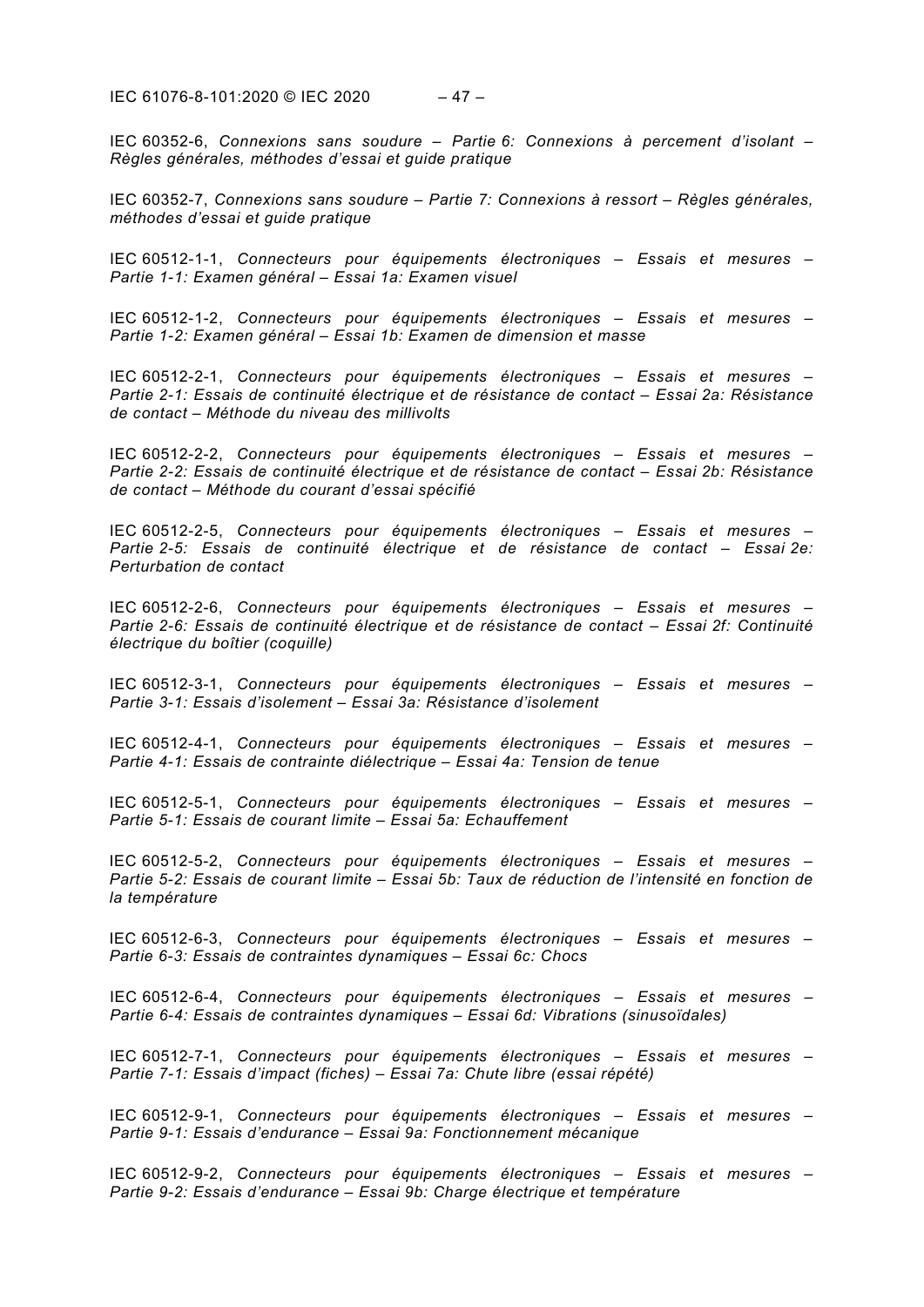IEC 60512-11-1, *Connecteurs pour équipements électriques et électroniques – Essais et mesures - Partie 11-1: Essais climatiques – Essai 11a – Séquence climatique*

IEC 60512-11-3, *Connecteurs pour équipements électroniques – Essais et mesures – Partie 11-3: Essais climatiques – Essai 11c: Essai continu de chaleur humide*

IEC 60512-11-4, *Connecteurs pour équipements électroniques – Essais et mesures – Partie 11-4: Essais climatiques – Essai 11d: Variations rapides de température*

IEC 60512-11-6, *Connecteurs pour équipements électroniques – Essais et mesures – Partie 11-6: Essais climatiques – Essai 11f: Corrosion, brouillard salin*

IEC 60512-11-9, *Connecteurs pour équipements électroniques – Essais et mesures – Partie 11-9: Essais climatiques – Essai 11i: Chaleur sèche*

IEC 60512-11-10, *Connecteurs pour équipements électroniques – Essais et mesures – Partie 11-10: Essais climatiques – Essai 11j: Froid*

IEC 60512-11-11, *Connecteurs pour équipements électroniques – Essais et mesures – Partie 11-11: Essais climatiques – Essai 11k: Basse pression atmosphérique*

IEC 60512-11-12, *Connecteurs pour équipements électroniques – Essais et mesures – Partie 11-12: Essais climatiques – Essai 11m: Essai cyclique de chaleur humide*

IEC 60512-13-1, *Connecteurs pour équipements électroniques – Essais et mesures – Partie 13-1: Essais de fonctionnement mécanique – Essai 13a: Forces d'accouplement et de désaccouplement*

IEC 60512-13-5, *Connecteurs pour équipements électroniques – Essais et mesures – Partie 13-5: Essais de fonctionnement mécanique – Essai 13e: Méthode de polarisation et de codage* 

IEC 60512-15-1, *Connecteurs pour équipements électroniques – Essais et mesures – Partie 15-1: Essais (mécaniques) des connecteurs – Essai 15a: Rétention des contacts dans l'isolant*

IEC 60512-15-6, *Connecteurs pour équipements électroniques – Essais et mesures – Partie 15-6: Essais (mécaniques) des connecteurs – Essai 15f: Efficacité des dispositifs d'accouplement des connecteurs*

IEC 60512-16-5, *Connecteurs pour équipements électroniques – Essais et mesures – Partie 16-5: Essais mécaniques des contacts et des sorties – Essai 16e: Force de rétention du calibre (contacts élastiques)*

IEC 60529:1989, *Degrés de protection procurés par les enveloppes (Code IP)*

IEC 60695-2-11:2014, *Essais relatifs aux risques du feu – Partie 2-11: Essais au fil incandescent/chauffant – Méthode d'essai d'inflammabilité pour produits finis (GWEPT)*

IEC 60999-1, *Dispositifs de connexion – Conducteurs électriques en cuivre – Prescriptions de sécurité pour organes de serrage à vis et sans vis – Partie 1: Prescriptions générales et particulières pour les organes de serrage pour les conducteurs de 0,2 mm<sup>2</sup> à 35 mm<sup>2</sup> (inclus)*

IEC 60999-2, *Dispositifs de connexion – Conducteurs électriques en cuivre – Prescriptions de sécurité pour organes de serrage à vis et sans vis – Partie 2: Prescriptions particulières pour les organes de serrage pour conducteurs au-dessus de 35 mm<sup>2</sup> et jusqu'à 300 mm2 (inclus)*